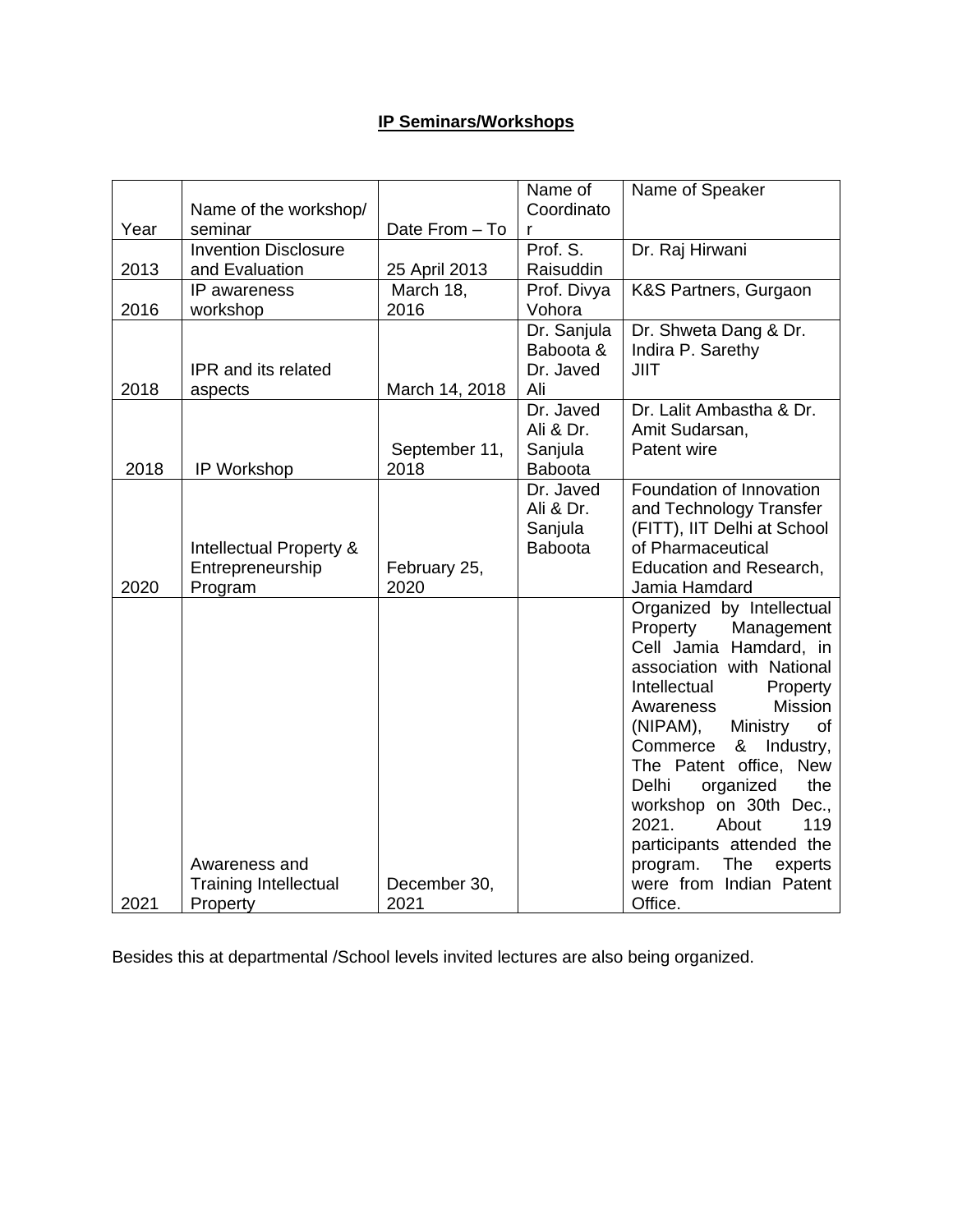

**INTELLECTUAL PROPERTY & ENTREPRENEURSHIP** Organised by Foundation of Innovation and Technology Transfer, HT Delhi for Jamia Hamdard at Jamia Hamdard









Intellectual Property & Entrepreneurship Program was organized by Foundation of Innovation and Technology Transfer (FITT). IIT Delhi at School of Pharmaceutical Education and Research. Jamia Hamdard on 25th February 2020. The program was attended by esteemed faculty members, M. Pharm students and Ph.D. research scholars. Prof. Javed Ali, In-charge, IP management Cell Jamia Hamdard welcomed the audience and enlightened them about the motive of this program.

The program commenced with a lecture on 'IPR and its relevance' by Ms. Deepika Dhar. She enlightened the audience about patents and its filing procedure, rights of patentee and the various acts pertaining to the pharmaceutical industry. She also emphasized on how collaboration of academia and industry will be advantageous for both the sectors in bringing the technology to commercial market. The informative session was then followed by question and answers.

The second session was by Dr. Ashutosh Pastor on 'Entrepreneurship: Support ecosystem and funding opportunities.' The session was very interactive and he specifically discussed the importance of bio entrepreneurship, its socio-economic impacts and the various challenges associated with it. Prof. Sanjula Baboota expressed her vote of thanks to both the speakers for giving their valuable time to the institute and sharing their knowledge with the audience and also motivated the students for future goals.